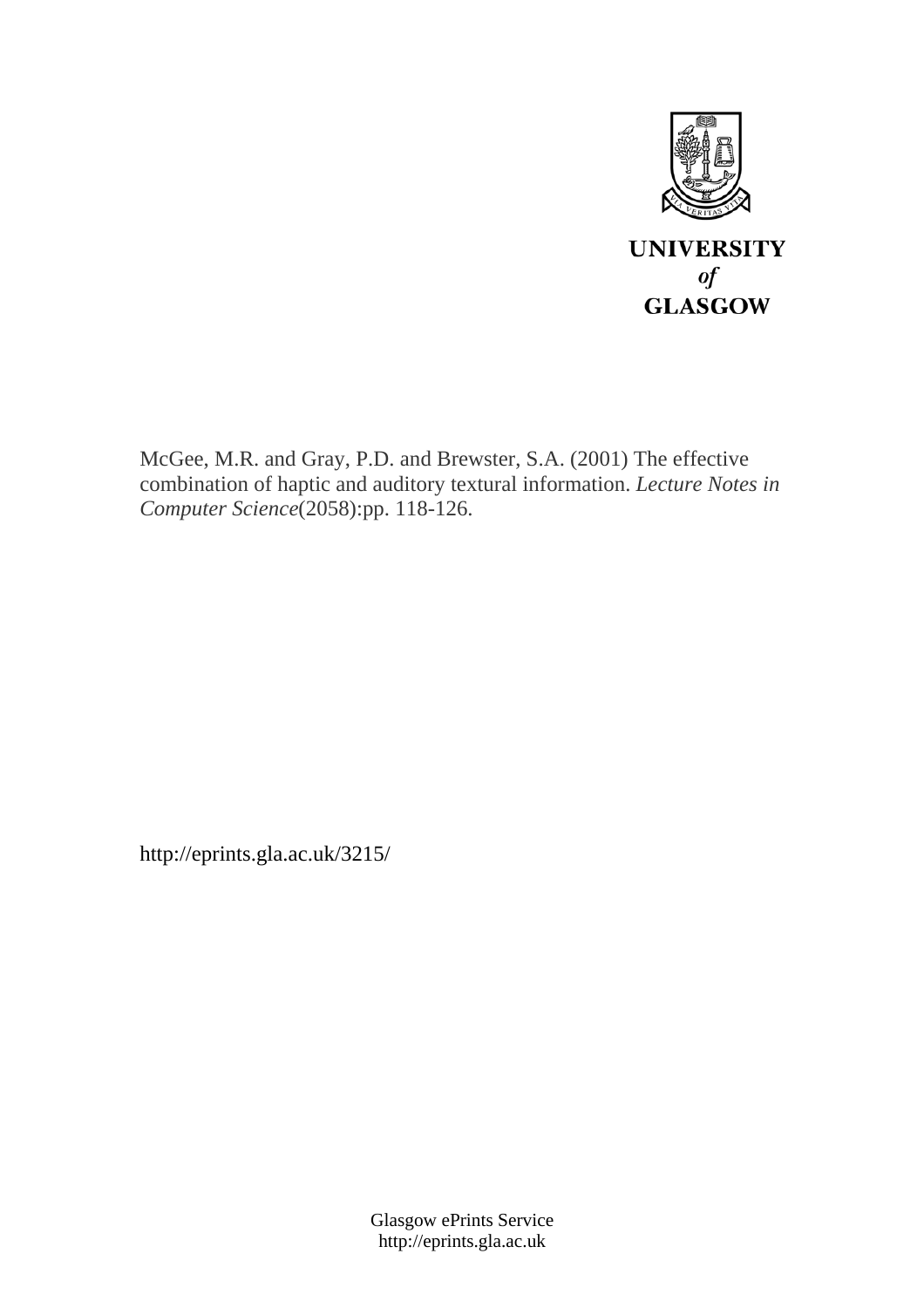# **The Effective Combination of Haptic and Auditory Textural Information**

**Marilyn Rose McGee, Phil Gray, Stephen Brewster**

Multimodal Interaction Group Glasgow Interactive Systems Group Department of Computing Science, University of Glasgow, Glasgow, G12 8QQ, UK

> Email - mcgeemr@dcs.gla.ac.uk Tel - (0141) 330 3541 Internet - http://www.dcs.gla.ac.uk/~mcgeemr

# **ABSTRACT**

With the increasing availability and quality of auditory and haptic means of interaction, it is not unusual to incorporate many modalities in interfaces rather than the purely visual. The user can be powerfully affected however when information presented in different modalities are combined to become multimodal. Providing interface designers with the means to implement haptic-audio interfaces mi ght result in adverse effects to interaction unless they are also equipped with structured knowledge on how to select effective combinations of such information. This work introduces `Integration of Information´ as one important dimension of haptic-audio interaction and explores its effects in the context of multimodal texture perception. The range and resolution of available textures through force feedback interaction is a design consideration that might benefit from the addition of audio. This work looks at the effect of combining auditory and haptic textures on people's judgment of the roughness of a virtual surface. The combined haptic-audio percepts will vary in terms of how congruent they are in the information they convey regarding the frequency of bumps or ridges on the virtual surface. Three levels of integration (*conflicting*, *redundant*, or *complementary*) are described and their possible implications discussed in terms of enhancing texture perception with force-feedback devices.

# **Keywords**

Haptic, audio, force-feedback, texture perception, multimodal information processing, intersensory integration.

#### **INTRODUCTION**

#### **Motivations**

Multimodal Interfaces involve the use of multiple human modalities in the interaction (input, output, or both) between the human user and the computer. Haptic-audio interfaces therefore involve the use of both haptic and audio means of interaction (see Table 1. for definitions). In particular, the term haptic-audio interfaces is used here to refer to the communication of certain information to the user through an interface using a combined haptic and audio representation of this information rather than a single modality representation. The advances in both haptic and audio technology have resulted in such haptic-audio interfaces becoming increasingly realistic to implement in a wide range of applications yet we have little organized knowledge on how best to design them. This work contributes to a body of knowledge on how to effectively combine haptic and auditory information.

The way we integrate information from different sensory modalities is complex (Wickens *et al*, 1983) and can seriously contribute to the quality of interaction in multimodal interfaces. The term `integration of information´ is used to refer to the information processing involved in combining two (or more) different modalities presented together to convey the same piece of information. Two modalities can be combined and the resulting multimodal percept may be a weaker, stronger, or altogether different percept. The effects of combining haptic and audio information must therefore be systematically explored to realize the potential of haptic-audio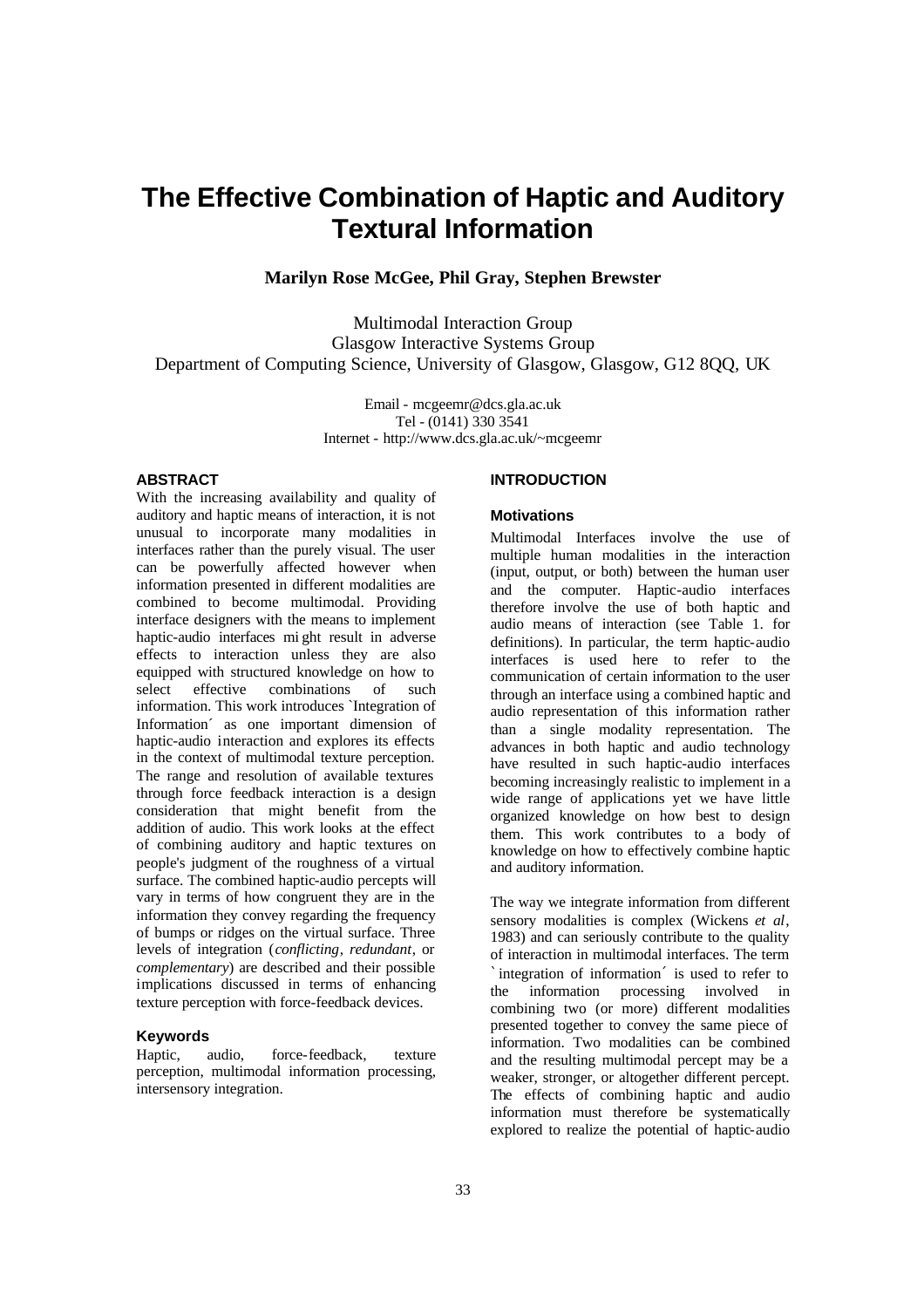interfaces as well as to avoid creating interfaces that afford poor interaction.

There are specific interaction issues emerging from the increasing use of haptic interfaces, which could potentially be solved using careful addition of audio. One such interaction issue is that of haptically representing texture. In particular, force feedback devices are being used to convey te xture by perturbing the user's hand or finger movements kinesthetically rather than cutaneously as with tactile devices (e.g. Lederman, 1999; West and Cutkosky, 1997). This often relies on much larger forces than those typically experienced on the skin during real texture perception (Katz, 1989). We have found in our previous work that such gross textures can perturb the users' movements so much that the ability to stay on the textured surface is adversely affected (Oakely *et al* 2000).

# **Goals**

This work discusses and empirically evaluates the dimension of `Integration of Information´ in the specific context of haptic-audio texture perception. The goals of the ongoing work are to: (a) explore the effects of combining haptic and audio information at varying levels of integration and (b) determine the potential benefits of using haptic-audio percepts of texture to overcome the limitations of presenting texture through force feedback alone.

#### **Previous Research**

Within multimodal research, there have been distinct areas of specialized interest emerging. It has become clear from the research that exploring how our sense modalities behave in interaction should allow us to choose appropriate combinations of modalities according to the devices being used, the population of users, the environment, and the nature of the task.

Much of the work to date has focused on coordinating multimodal input for example (e.g. Oviatt, 1997), or the coordination of multimodal output for a specialized population such as visually impaired or physically disabled users (e.g. Mynatt, 1997; Stevens *et al*, 1997). Less work exists on the systematic study of how the combination of multimodal output of information could be better designed to coincide more closely with human information processing capabilities during multimodal interaction. In addition, little work exists on matching these

information-processing capabilities to the nature of the interaction device(s) being used.

Visual displays have dominated interface research in the past but more recently auditory displays have been developed and tested (e.g. Brewster, 1997; Mynatt, 1997). With the lack of touch in interfaces now being strongly challenged, haptic technologies have also emerged at a rapid rate (Srinivasan, 1997). With the visual, auditory, and haptic channels (see Table 1. for definitions) all now technically available, multimodal interfaces can reach wider populations, increase the potential realism of displays, and generally increase the quantity and quality of information we can convey through the interface.

In human sensing and manipulation of everyday objects, the perception of surface texture is fundamental to accurate identification of an object (Katz, 1989). In a virtual world also, haptic texture information can both increase the sense of realism of an object as well as convey informational content regarding what the object is, where it is, what it is for and so on (Jansson *et al*, 1998).

Textures might be used in human and veterinary virtual medicine to assist in diagnosis of certain conditions. The texture of a tissue might indicate how well scarred tissue is healing for example. Using texture in the visualization of data could allow areas of interest to be 'textured' in the same way as colours are used in graphical visualization. Different textures could indicate different keys on a graph or chart for example. Being able to discriminate between various virtual textures in the textile industry might also prove beneficial. With an increasing number of customers shopping online for a variety of products, being able to convey different textures of objects will become crucial. For a variety of reasons it is desirable to be able to represent textures as effectively as possible in virtual environments.

There has been considerable previous work investigating the perceptual aspects of real surface textures. Lederman *et al*. (1974) suggest that texture perception is mediated by force cues created by spatial geometry of the surface. It is also possible that surface texture perception uses vibratory cues generated by the repeated and regular stimulation of mechanoreceptive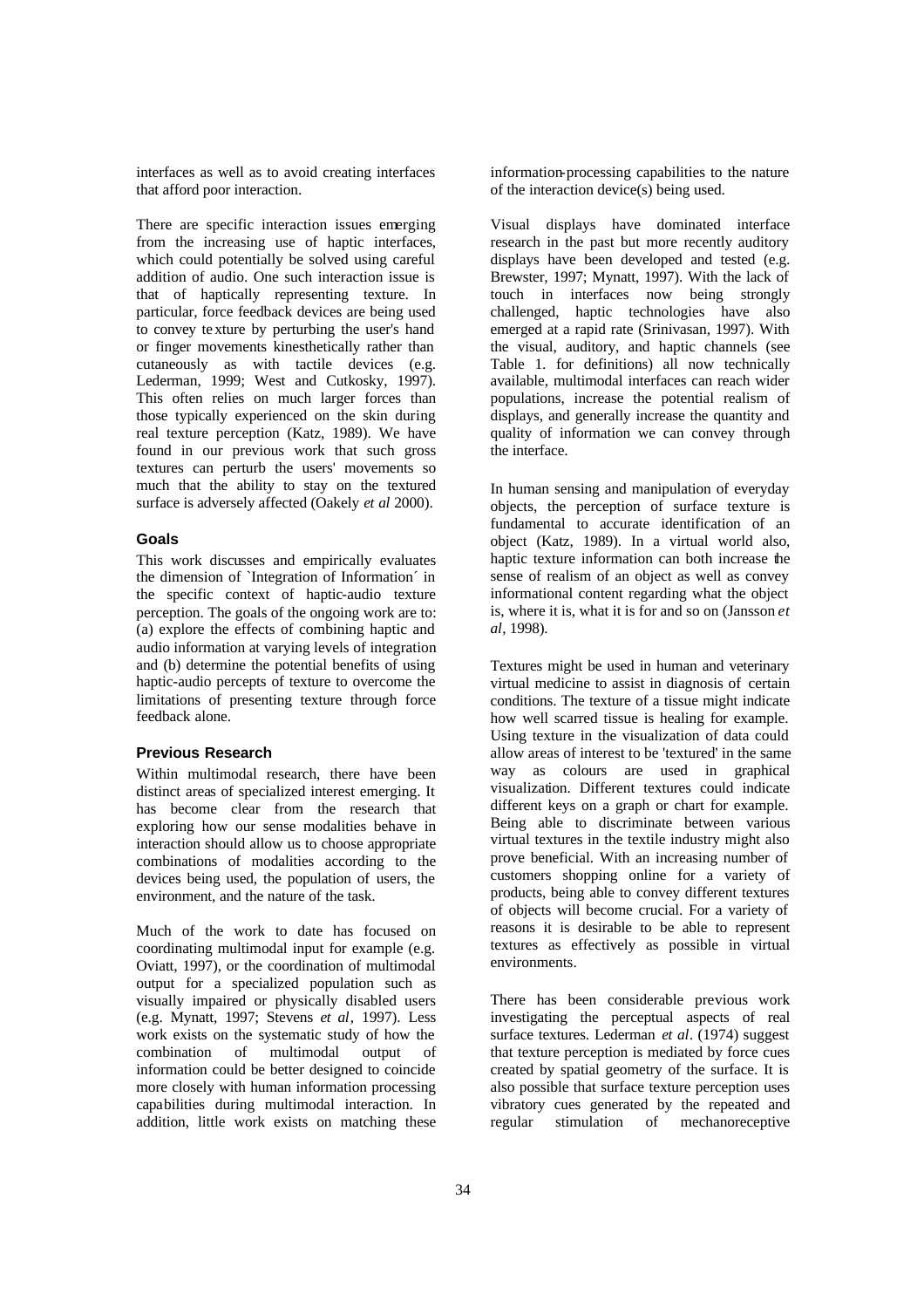afferents as the finger is moved across a surface (Katz, 1989). In fact, it is possible that both kinds of cues are involved, depending on the task to be executed (Weisenberger and Krier, 1997). Far less is known about the perceptual response to virtual surfaces. The physical properties of textures are very complex and are proving difficult to reproduce for virtual textures. For example, is a rough surface characterized by irregular or regular surface elements? What effect does inter-element spacing have on perceived roughness? Representing texture with force feedback devices in particular has proved problematic.

Force feedback devices detect changes in the device's configuration and then use mechanical actuators to apply appropriately calculated forces back to the user. Importantly, the interaction relies on kinesthetic information being conveyed to the user rather than cutaneous information (see table 1). These devices often simulate textures with larger forces than those experienced in real texture perception. In our previous work for example we found that the gross textures implemented perturbed users' movements making it hard for them to stay on a desktop target (Oakley *et al*., 2000).

| Haptic         | Relating to the sense of touch.                                                                                             |
|----------------|-----------------------------------------------------------------------------------------------------------------------------|
| Kinesthetic    | Meaning the feeling of motion.<br>Relating to sensations originating in<br>muscles, tendons and joints.                     |
| Cutaneous      | Pertaining to the skin itself or the<br>skin as a sense organ. Includes<br>sensation of pressure, temperature,<br>and pain. |
| Tactile        | Pertaining to the cutaneous sense but<br>more specifically the sensation of<br>pressure rather than temperature or<br>pain. |
| Force Feedback | Relating<br>mechanical<br>the<br>to<br>production of information sensed by<br>the human kinesthetic system.                 |

Table 1: Definitions (Oakley *et al.*, 2000)

It could perhaps be argued that texture is more suitable to production by tactile devices. Despite the early perceptual and physiological arguments for a spatial code to texture, three-dimensional force feedback interfaces are able to simulate surface texture (Weisenberger and Krier, 1997). It is the degree of fidelity and realism achievable with such devices that is of primary interest. The interaction issue then is how to overcome any limitations of using force feedback devices alone to represent texture.

The display of a convincing haptic percept such as texture should not necessarily be limited to the haptic modalities. Audio and visual cues can be associated with a haptic display to contribute to the realism or informational content of the display (Rosenberg, 1994). The current work investigates the conditions under which audio cues do and do not enhance force feedback based texture perception.

### **CURRENT WORK**

It would be beneficial to know the extent to which we can affect peoples' perception by coupling auditory and haptic percepts in a systematic way. In doing so we can establish ways in which to manipulate what the user will perceive at the interface. In particular, we could use this information to overcome limitations of a device. For instance, the addition of audio information to force feedback virtual surfaces might increase the range and/or resolution of textures available to the designer. Likewise, this information could be used to avoid coupling percepts that result in perceptual or cognitive conflict and which in turn might adversely affect the processing of that information.

In the current work, haptic and auditory textures will be rated by a group of participants to establish how rough each stimuli is in terms of each of the other stimuli. This will result in a set of haptic and audio textures identifiable along the dimension of increasing roughness. These haptic and audio stimuli can then be combined to produce multimodal haptic-audio roughness percepts in the main study. The combined textures will be either congruent or incongruent in terms of the information each modality conveys regarding the number of ridges/bumps on the virtual surface. Resulting multimodal<br>percepts might provide redundant. percepts might provide *redundant, complementary*, or *conflicting* haptic-audio information. The effects of the different levels of congruency and resulting levels of integration of the information will be discussed.

#### **Device**

The PHANToM 1.0 force feedback device by SensAble Technologies will be used to create the haptic virtual surfaces (see Fig. 1). Force feedback devices have optical sensors that detect changes in the device's configuration. The device then uses mechanical actuators to apply forces back to the user calculated from the positional information and the stored algorithmic models of the objects with which the user is interacting.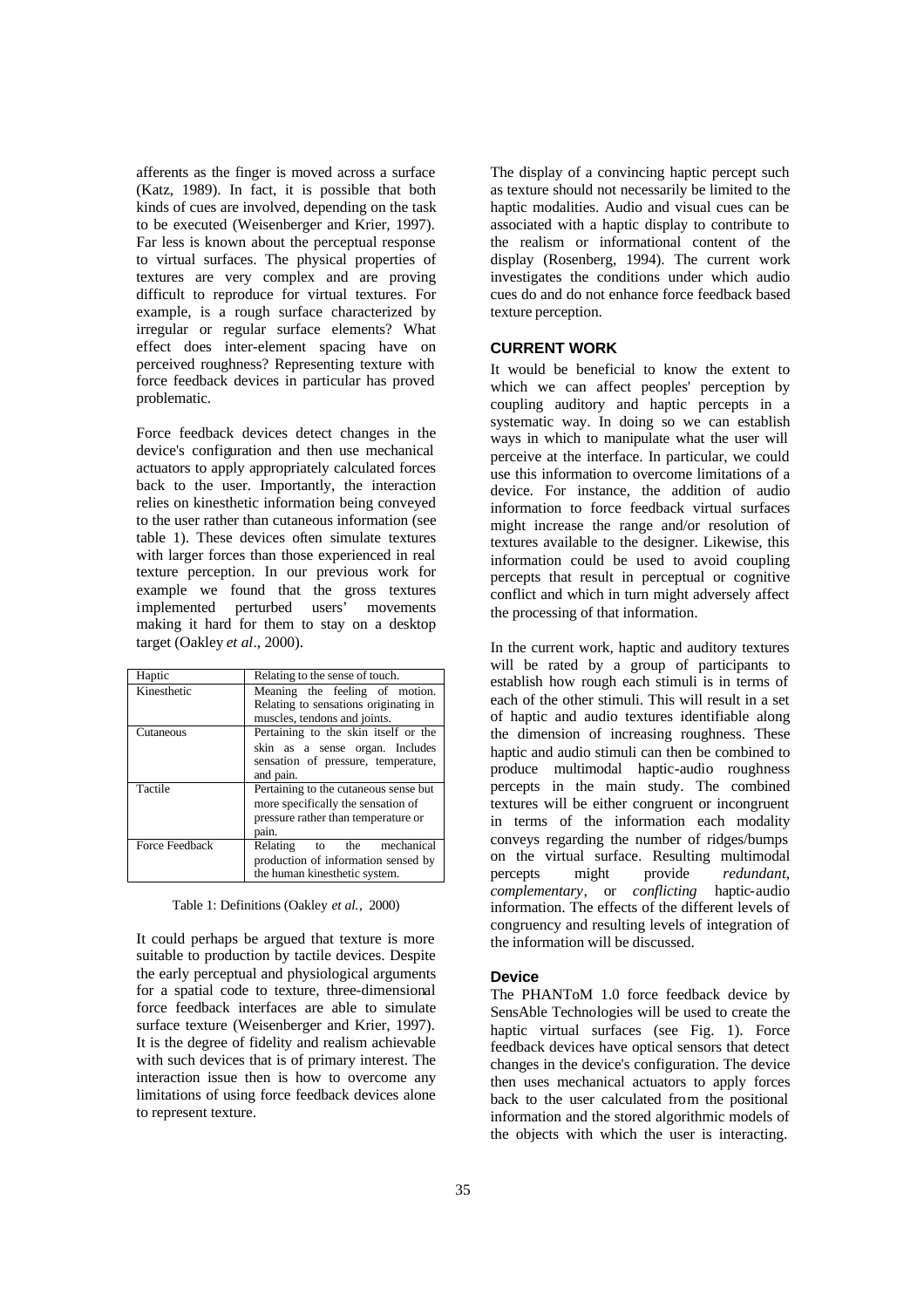The interaction relies on kinesthetic information being conveyed to the user rather than cutaneous information (see table 1).



Fig 1: The Phantom 3D force feedback device from SensAble Technologies.

Subjects interact with the device by holding a pen-like stylus attached to a passive gimbal. The user is instructed to scrape the probe of the PHANToM back and forth across the textured area to produce the haptic and/or auditory feedback regarding the roughness of the surface. The stylus switch on the probe of the PHANToM is used to select any response a participant has to make.

#### **Haptic and Auditory Textures**

Neither haptic nor auditory textures are designed to necessarily model physically accurate or optimum representations of a rough surface. Rather, they are designed to give feedback approximate to that obtained when real textures are explored. In this way, the actual effects of experiencing such feedback multimodally as opposed to unimodally can be explored.

The haptic textures are generated as sinusoidal gratings on a rectangular patch on the back wall of the workspace. Forces are modeled as a point contact in the z-direction. The resulting profile depends on the amplitude and frequency of the 'wave'. The haptic textures will have a fixed amplitude of 0.5mm and frequency (cycles per fixed length of surface) can have one of 6 values - 10, 15, 20, 25, 30, or 35 cycles.

The auditory textures will consist of a sound played to indicate contact with a ridge/bump on the haptic virtual surface. The number of contact sounds can be matched to the number of ridges/bumps experienced haptically (congruent) or provide more or less contact sounds than there are haptic bumps/ridges (incongruent). The exact

effect of this congruency/incongruency on the perceived level of roughness of a percept is the subject of investigation.

# **Manipulating Congruency**

Congruency/Incongruency are determined by the information provided by each modality relating to the number of bumps/ridges encountered on a virtual surface. If the number of contact sounds matches the number of haptic bumps/ridges then they are defined as congruent. Incongruency occurs when the number contact sounds does not match the number of haptic bumps/ridges.

Incongruency however has directionality. Audio information might indicate more or less bumps/ridges than the haptic information. In this case, the incongruency could act to move the level of perceived roughness of a surface up or down the roughness dimension. The direction of incongruency will depend on how frequency of the haptic bumps/ridges, and frequency of contact sounds, unimodally map to level of perceived roughness.

# **Measuring Perceived Roughness**

Surface roughness is one of texture's most prominent perceptual attributes. The precise physical determinants of roughness however are not exactly clear (e.g. Lederman, 1974). Because there is still debate over the actual parameters that determine roughness, users' *perception* of virtual roughness (regardless of the underlying physical model) is an increasingly important issue in virtual haptic interaction.

Participants will make a fixed choice response regarding a pair of surfaces. The roughest surface can be on the left, the right, or they can be judged as the same roughness. The proportion of times a surface is judged as rougher than each of the other surfaces can be obtained and the surfaces can then be placed along the roughness dimension.

# **Task and Procedure**

The haptic-audio surfaces will be presented in pairs as rectangul ar patches on the back wall of the workspace (see Fig. 2). Participants will be instructed to scrape the probe of the PHANToM back and forth across the stimulus surface to form an impression of how rough the surface seems to them. They will be asked to try to maintain the same speed throughout the experiment. The participant will then be asked to make a judgment regarding their comparison of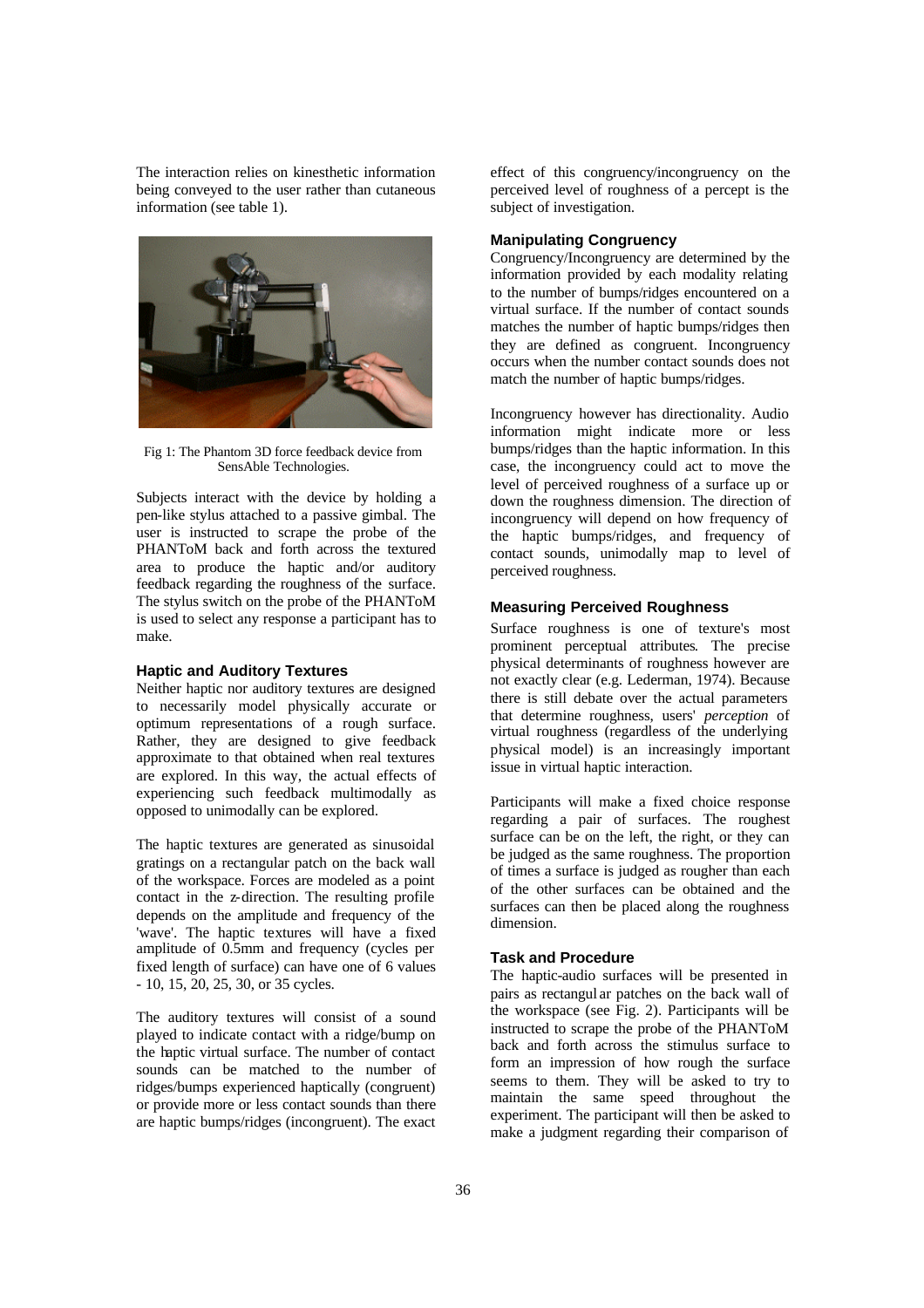the two surfaces. They make their response by clicking the appropriate button on the screen with the stylus switch on the probe of the PHANToM.

Clicking the button labeled 'next' will present the next pair of surfaces. When the participant has completed all the trials they will be given a message indicating that they are finished the experiment and a summary file for their responses will automatically be stored for that participant.



Fig. 2 Diagrammatic view of interface.

# **HYPOTHESES AND IMPLICATIONS Integration of Information**

Haptic-audio percepts of texture may reduce, increase, or completely alter the informational content of the percept being conveyed multimodally. The exact effects of the hapticaudio coupling will depend on the level at which the information is integrated. The level at which the multimodal information is integrated will depend, in part, on the level of congruency between the haptic and audio stimuli.

Participants will experience congruent and incongruent pairings of haptic and audio textures. The level of integration of these combinations can be *conflicting*, *redundant*, or *complementary,* each of which has the potential to affect perception and resulting interaction in different ways.

**H1** *- Conflict*: If information processed by multiple modalities attempts to convey conflicting information is some way then the resulting multimodal percept may become distorted or completely lost in the process. Alternatively, the judgment of the multimodal percept might change in some unpredictable way.

If the audio stimulus and haptic stimulus are incongruent and conflicting then multimodal (haptic-audio) judgments of roughness will move along the roughness dimension but in the opposite direction predicted by the direction of the incongruency.

**H2** *- Redundancy*: People might process only one modality of information from the many available to them in a multimodal percept. The modality employed may depend on physical/perceptual ability, personal preference, or the nature of the task for example. The actual effects of providing redundant information are somewhat difficult to predict. Redundant information might increase the mental representation of the information. This may in turn lead to increased confidence or reliability of judgments without necessarily altering the content of the information.

If the audio stimulus and haptic stimulus are congruent and redundant then with or without the auditory information, perceptual judgments of a virtual surface will be essentially the same. That is, the unimodal (haptic) and multimodal (haptic-audio) judgments of roughness will be at the same level along the roughness dimension.

**H3** *- Complementarity*: A percept composed of multiple modalities might combine to in fact give more than the sum of the individual parts. That is, two unimodal percepts, when combined, produce some additive effect not possible with<br>either unimodal percept alone. Such either unimodal percept alone. Such complementary pairings of haptic and audio stimuli might act to increase the quality and/or quantity of information available through a haptic-audio interface.

If the audio stimulus and haptic stimulus are incongruent but complementary then multimodal (haptic-audio) judgments of roughness will move along the roughness dimension in the direction predicted by the direction of the incongruency. That is, when an audio and haptic stimulus are combined such that the audio stimulus is more rough than the haptic stimulus then the multimodal judgment of roughness is moved along the roughness dimension in the direction of increasing roughness. Likewise, when an audio stimulus and haptic stimulus are combined such that the audio stimulus is less rough than